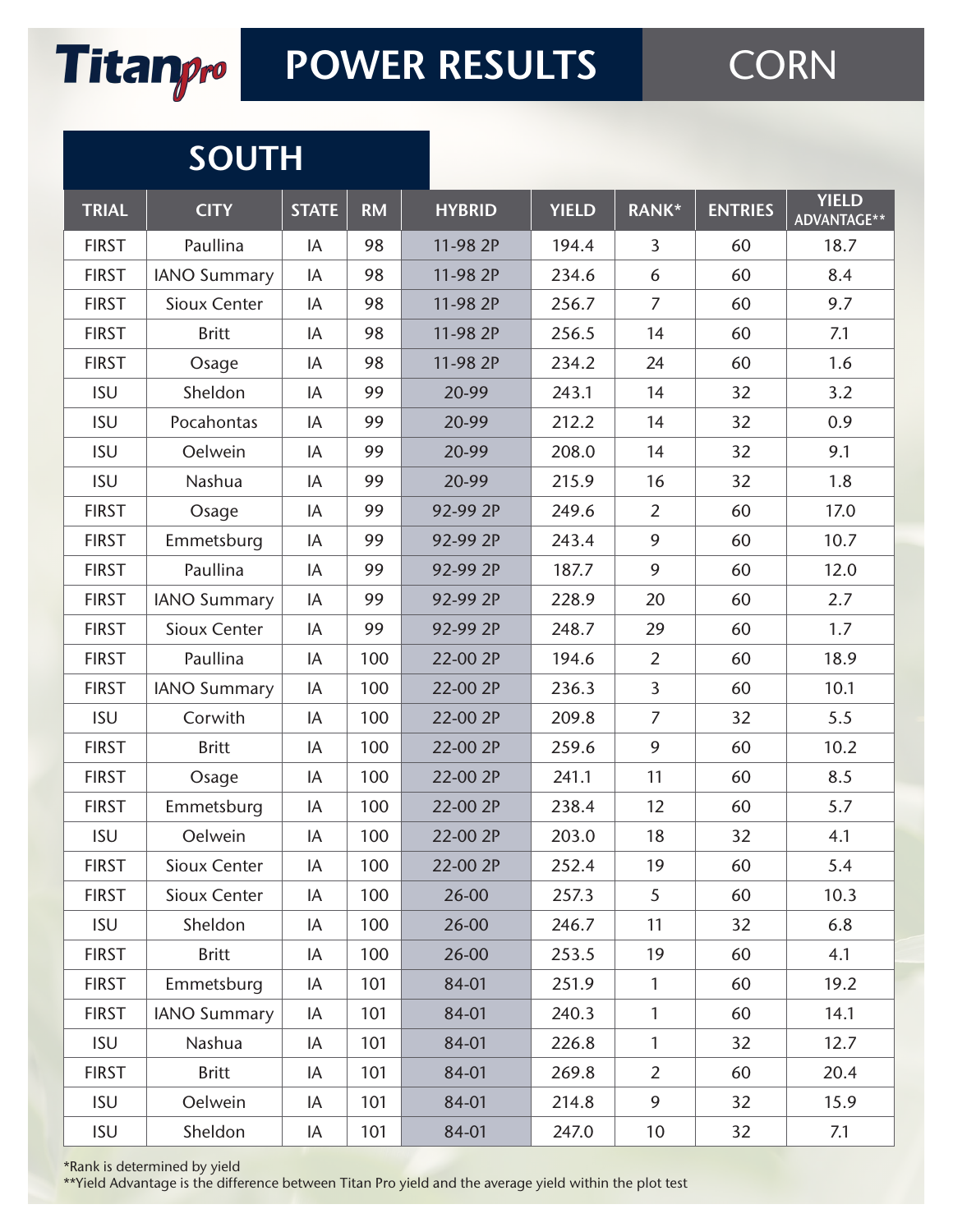

## **SOUTH**

| <b>TRIAL</b> | <b>CITY</b>         | <b>STATE</b> | <b>RM</b> | <b>HYBRID</b> | <b>YIELD</b> | RANK*          | <b>ENTRIES</b> | <b>YIELD</b><br>ADVANTAGE** |
|--------------|---------------------|--------------|-----------|---------------|--------------|----------------|----------------|-----------------------------|
| <b>FIRST</b> | Paullina            | IA           | 101       | 84-01         | 186.6        | 12             | 60             | 10.9                        |
| <b>FIRST</b> | Sioux Center        | IA           | 101       | 84-01         | 252.9        | 16             | 60             | 5.9                         |
| <b>ISU</b>   | Pocahontas          | IA           | 103       | 26-03 5222    | 227.2        | $\overline{2}$ | 32             | 15.9                        |
| <b>ISU</b>   | Corwith             | IA           | 103       | 26-03 5222    | 217.0        | $\overline{4}$ | 32             | 12.7                        |
| <b>FIRST</b> | Sioux Center        | IA           | 104       | 24-04         | 278.1        | $\overline{3}$ | 66             | 16.5                        |
| <b>FIRST</b> | Greene              | IA           | 104       | 24-04         | 270.5        | 5              | 66             | 18.9                        |
| <b>ISU</b>   | Sheldon             | IA           | 104       | 24-04         | 261.6        | $\overline{7}$ | 39             | 10.8                        |
| <b>ISU</b>   | Oelwein             | IA           | 104       | 24-04         | 230.9        | $\overline{7}$ | 39             | 16.3                        |
| <b>FIRST</b> | Emmetsburg          | IA           | 104       | 24-04         | 243.7        | 8              | 66             | 12.3                        |
| <b>ISU</b>   | Keystone            | IA           | 104       | 24-04         | 231.4        | 8              | 39             | 7.7                         |
| <b>ISU</b>   | Ames                | IA           | 104       | 24-04         | 238.8        | 10             | 39             | 8.7                         |
| <b>ISU</b>   | Pocahontas          | IA           | 104       | 24-04         | 233.5        | 10             | 39             | 4.4                         |
| <b>ISU</b>   | Clarence            | IA           | 104       | 24-04         | 240.9        | 13             | 39             | 6.6                         |
| <b>ISU</b>   | Corwith             | IA           | 104       | 24-04         | 216.2        | 16             | 39             | 2.4                         |
| <b>ISU</b>   | Nashua              | IA           | 104       | 24-04         | 221.6        | 18             | 39             | 3.4                         |
| <b>FIRST</b> | <b>IANC Summary</b> | IA           | 104       | 24-04         | 236.3        | 21             | 66             | 3.8                         |
| <b>FIRST</b> | Waterloo            | IA           | 104       | 24-04         | 247.1        | 23             | 66             | 4.7                         |
| <b>FIRST</b> | <b>Albert City</b>  | IA           | 104       | 24-04         | 262.3        | 24             | 66             | 4.6                         |
| <b>FIRST</b> | Moorland            | IA           | 104       | 24-04         | 261.0        | 28             | 66             | 1.0                         |
| <b>FIRST</b> | <b>Britt</b>        | IA           | 105       | $20 - 05$     | 271.8        | $\mathbf{1}$   | 66             | 29.5                        |
| <b>ISU</b>   | Pocahontas          | IA           | 105       | $20 - 05$     | 233.0        | 11             | 39             | 3.9                         |
| <b>FIRST</b> | <b>IANC Summary</b> | IA           | 105       | 20-05         | 242.1        | 12             | 66             | 9.6                         |
| <b>FIRST</b> | Waterloo            | IA           | 105       | 20-05         | 247.6        | 22             | 66             | 5.2                         |
| <b>FIRST</b> | Greene              | IA           | 105       | $20 - 05$     | 256.4        | 26             | 66             | 4.8                         |
| <b>FIRST</b> | Sioux Center        | IA           | 106       | 23-06 SS      | 270.9        | 12             | 66             | 9.3                         |
| <b>FIRST</b> | Greene              | IA           | 106       | 23-06 SS      | 262.0        | 12             | 66             | 10.4                        |
| <b>FIRST</b> | Palo                | IA           | 106       | 23-06 SS      | 179.4        | 13             | 60             | 11.5                        |
| <b>FIRST</b> | Waterloo            | IA           | 106       | 23-06 SS      | 250.6        | 16             | 66             | 8.2                         |
| <b>FIRST</b> | Emmetsburg          | IA           | 106       | 23-06 SS      | 238.7        | 17             | 66             | 7.3                         |
| <b>FIRST</b> | <b>IANC Summary</b> | IA           | 106       | 23-06 SS      | 234.6        | 26             | 66             | 2.1                         |
| <b>FIRST</b> | Osage               | IA           | 106       | 23-06 SS      | 231.7        | 26             | 66             | 7.4                         |

#### \*Rank is determined by yield

\*\*Yield Advantage is the difference between Titan Pro yield and the average yield within the plot test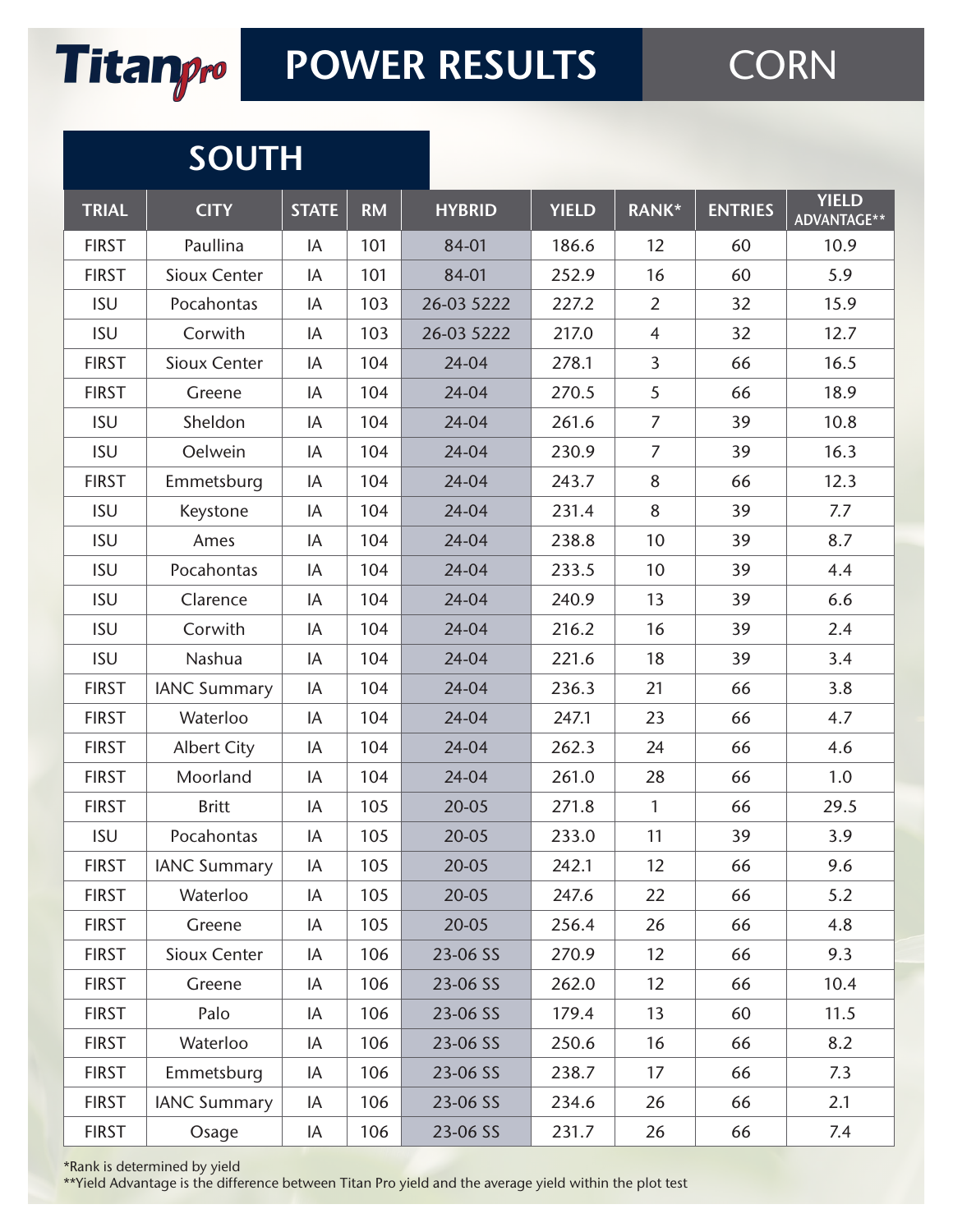

## **SOUTH**

| <b>TRIAL</b> | <b>CITY</b>         | <b>STATE</b> | <b>RM</b> | <b>HYBRID</b> | <b>YIELD</b> | RANK*          | <b>ENTRIES</b> | <b>YIELD</b><br>ADVANTAGE** |
|--------------|---------------------|--------------|-----------|---------------|--------------|----------------|----------------|-----------------------------|
| <b>FIRST</b> | Paullina            | IA           | 106       | 23-06 SS      | 187.2        | 30             | 66             | 2.8                         |
| <b>FIRST</b> | Osage               | IA           | 106       | 96-06 2P      | 239.4        | 10             | 66             | 15.1                        |
| <b>FIRST</b> | <b>Central City</b> | IA           | 106       | 96-06 2P      | 250.5        | 24             | 60             | 5.5                         |
| <b>FIRST</b> | Greene              | IA           | 106       | 96-06 2P      | 253.8        | 29             | 66             | 2.2                         |
| <b>FIRST</b> | Sioux Center        | IA           | 109       | 92-09         | 293.6        | $\overline{2}$ | 59             | 18.5                        |
| <b>ISU</b>   | Oelwein             | IA           | 109       | 92-09         | 238.4        | 3              | 39             | 23.8                        |
| <b>FIRST</b> | <b>Albert City</b>  | IA           | 109       | 92-09         | 284.8        | $\overline{4}$ | 59             | 14.7                        |
| <b>ISU</b>   | Ames                | IA           | 109       | 92-09         | 248.5        | $\overline{4}$ | 39             | 18.4                        |
| <b>ISU</b>   | Nashua              | IA           | 109       | 92-09         | 231.1        | $\overline{4}$ | 39             | 12.9                        |
| <b>ISU</b>   | Clarence            | IA           | 109       | 92-09         | 246.4        | $\overline{7}$ | 39             | 12.1                        |
| <b>ISU</b>   | Keystone            | IA           | 109       | 92-09         | 232.1        | $\overline{7}$ | 39             | 8.4                         |
| <b>FIRST</b> | Emmetsburg          | IA           | 109       | 92-09         | 268.9        | 8              | 59             | 15.9                        |
| <b>ISU</b>   | Glidden             | IA           | 109       | 92-09         | 224.1        | 9              | 39             | 7.6                         |
| <b>FIRST</b> | <b>IANW Summary</b> | IA           | 109       | 92-09         | 262.4        | 10             | 59             | 8.3                         |
| <b>ISU</b>   | Sheldon             | IA           | 109       | 92-09         | 256.4        | 13             | 39             | 5.6                         |
| <b>ISU</b>   | Missouri Valley     | IA           | 109       | 92-09         | 240.3        | 16             | 39             | 2.4                         |
| <b>FIRST</b> | Greene              | IA           | 109       | 92-09         | 271.3        | 25             | 66             | 19.7                        |
| <b>FIRST</b> | Hinton              | IA           | 109       | 92-09         | 244.8        | 30             | 59             | 4.5                         |
| <b>FIRST</b> | Greene              | IA           | 109       | 94-09 2P      | 287.3        | 5              | 66             | 35.7                        |
| <b>ISU</b>   | Keystone            | IA           | 109       | 94-09 2P      | 232.7        | 6              | 39             | 9.0                         |
| <b>FIRST</b> | Paullina            | IA           | 109       | 94-09 2P      | 227.0        | $\overline{7}$ | 59             | 22.3                        |
| <b>FIRST</b> | Iowa Falls          | IA           | 109       | 94-09 2P      | 239.4        | 9              | 66             | 20.5                        |
| <b>FIRST</b> | <b>IANC Summary</b> | IA           | 109       | 94-09 2P      | 266.3        | 11             | 66             | 11.2                        |
| <b>FIRST</b> | Osage               | IA           | 109       | 94-09 2P      | 247.4        | 12             | 66             | 25.2                        |
| <b>ISU</b>   | Missouri Valley     | IA           | 109       | 94-09 2P      | 240.8        | 12             | 39             | 2.9                         |
| <b>FIRST</b> | Waterloo            | IA           | 109       | 94-09 2P      | 278.4        | 17             | 66             | 36.0                        |
| <b>FIRST</b> | Moorland            | IA           | 109       | 94-09 2P      | 285.7        | 23             | 59             | 4.0                         |
| <b>FIRST</b> | Sioux Center        | IA           | 109       | 94-09 2P      | 277.9        | 25             | 59             | 2.8                         |
| <b>FIRST</b> | Hinton              | IA           | 111       | $11 - 11$     | 269.1        | $\mathbf{1}$   | 59             | 28.8                        |
| <b>ISU</b>   | Atlantic            | IA           | 111       | $11 - 11$     | 296.1        | $\overline{3}$ | 24             | 15.1                        |
| <b>FIRST</b> | Moorland            | IA           | 111       | $11 - 11$     | 296.8        | $\overline{4}$ | 59             | 15.1                        |

\*Rank is determined by yield

\*\*Yield Advantage is the difference between Titan Pro yield and the average yield within the plot test